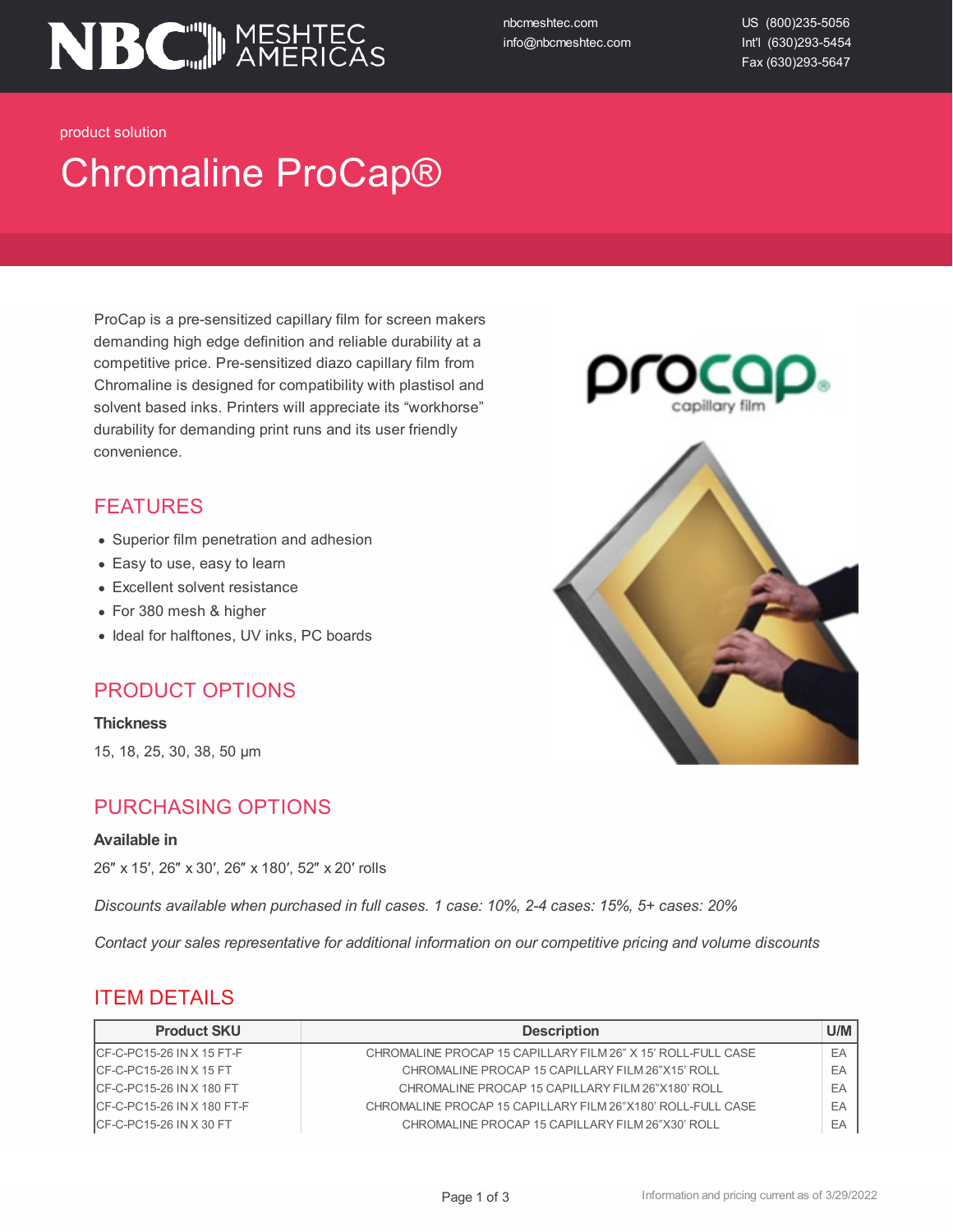nbcmeshtec.com info@nbcmeshtec.com US (800)235-5056 Int'l (630)293-5454 Fax (630)293-5647

product solution

## Chromaline ProCap®

| <b>Product SKU</b>         | <b>Description</b>                                           | U/M |
|----------------------------|--------------------------------------------------------------|-----|
| CF-C-PC15-26 IN X 30 FT-F  | CHROMALINE PROCAP 15 CAPILLARY FILM 26"X30' ROLL-FULL CASE   | EA  |
| CF-C-PC15-52 IN X 20 FT    | CHROMALINE PROCAP 15 CAPILLARY FILM 52"X20' ROLL             | EA  |
| CF-C-PC15-52 IN X 20 FT-F  | CHROMALINE PROCAP 15 CAPILLARY FILM 52"X20' ROLL-FULL CASE   | EA  |
| CF-C-PC15-SHEET            | CHROMALINE PROCAP 15 CAPILLARY FILM SHEET                    | SQI |
| CF-C-PC15-SHEET-F          | CHROMALINE PROCAP 15 CAPILLARY FILM SHEET-FULL CASE          | SQI |
| CF-C-PC18-26 IN X 15 FT    | CHROMALINE PROCAP 18 CAPILLARY FILM 26" X 15' ROLL           | EA  |
| CF-C-PC18-26 IN X 15 FT-F  | CHROMALINE PROCAP 18 CAPILLARY FILM 26" X 15' ROLL-FULL CASE | EA  |
| CF-C-PC18-26 IN X 180 FT   | CHROMALINE PROCAP 18 CAPILLARY FILM 26"X180' ROLL            | EA  |
| CF-C-PC18-26 IN X 180 FT-F | CHROMALINE PROCAP 18 CAPILLARY FILM 26"X180' ROLL-FULL CASE  | EA  |
| CF-C-PC18-26 IN X 30 FT    | CHROMALINE PROCAP 18 CAPILLARY FILM 26"X30' ROLL             | EA  |
| CF-C-PC18-26 IN X 30 FT-F  | CHROMALINE PROCAP 18 CAPILLARY FILM 26"X30' ROLL-FULL CASE   | EA  |
| CF-C-PC18-52 IN X 20 FT    | CHROMALINE PROCAP 18 CAPILLARY FILM 52"X20' ROLL             | EA  |
| CF-C-PC18-52 IN X 20 FT-F  | CHROMALINE PROCAP 18 CAPILLARY FILM 52"X20' ROLL-FULL CASE   | EA  |
| CF-C-PC18-SHEET            | CHROMALINE PROCAP 18 CAPILLARY FILM SHEET                    | SQI |
| CF-C-PC18-SHEET-F          | CHROMALINE PROCAP 18 CAPILLARY FILM SHEET-FULL CASE          | SQI |
| CF-C-PC25-26 IN X 15 FT    | CHROMALINE PROCAP 25 CAPILLARY FILM 26"X15' ROLL             | EA  |
| CF-C-PC25-26 IN X 15 FT-F  | CHROMALINE PROCAP 25 CAPILLARY FILM 26"X15' ROLL-FULL CASE   | EA  |
| CF-C-PC25-26 IN X 180 FT   | CHROMALINE PROCAP 25 CAPILLARY FILM 26"X180' ROLL            | EA  |
| CF-C-PC25-26 IN X 180 FT-F | CHROMALINE PROCAP 25 CAPILLARY FILM 26"X180' ROLL-FULL CASE  | EA  |
| CF-C-PC25-26 IN X 30 FT    | CHROMALINE PROCAP 25 CAPILLARY FILM 26"X30' ROLL             | EA  |
| CF-C-PC25-26 IN X 30 FT-F  | CHROMALINE PROCAP 25 CAPILLARY FILM 26"X30' ROLL-FULL CASE   | EA  |
| CF-C-PC25-52 IN X 20 FT    | CHROMALINE PROCAP 25 CAPILLARY FILM 52"X20' ROLL             | EA  |
| CF-C-PC25-52 IN X 20 FT-F  | CHROMALINE PROCAP 25 CAPILLARY FILM 52"X20' ROLL-FULL CASE   | EA  |
| CF-C-PC25-SHEET            | CHROMALINE PROCAP 25 CAPILLARY FILM SHEET                    | SQI |
| CF-C-PC25-SHEET-F          | CHROMALINE PROCAP 25 CAPILLARY FILM SHEET-FULL CASE          | SQI |
| CF-C-PC30-26 IN X 15 FT    | CHROMALINE PROCAP 30 CAPILLARY FILM 26"X15' ROLL             | EA  |
| CF-C-PC30-26 IN X 15 FT-F  | CHROMALINE PROCAP 30 CAPILLARY FILM 26"X15' ROLL-FULL CASE   | EA  |
| CF-C-PC30-26 IN X 180 FT   | CHROMALINE PROCAP 30 CAPILLARY FILM 26"X180' ROLL            | EA  |
| CF-C-PC30-26 IN X 180 FT-F | CHROMALINE PROCAP 30 CAPILLARY FILM 26"X180' ROLL-FULL CASE  | EA  |
| CF-C-PC30-26 IN X 30 FT    | CHROMALINE PROCAP 30 CAPILLARY FILM 26"X30' ROLL             | EA  |
| CF-C-PC30-26 IN X 30 FT-F  | CHROMALINE PROCAP 30 CAPILLARY FILM 26"X30" ROLL-FULL CASE   | EA  |
| CF-C-PC30-52 IN X 20 FT    | CHROMALINE PROCAP 30 CAPILLARY FILM 52"X20' ROLL             | EA  |
| CF-C-PC30-52 IN X 20 FT-F  | CHROMALINE PROCAP 30 CAPILLARY FILM 52"X20' ROLL-FULL CASE   | EA  |
| CF-C-PC30-SHEET            | CHROMALINE PROCAP 30 CAPILLARY FILM SHEET                    | SQI |
| CF-C-PC30-SHEET-F          | CHROMALINE PROCAP 30 CAPILLARY FILM SHEET-FULL CASE          | SQI |
| CF-C-PC38-26 IN X 15 FT    | CHROMALINE PROCAP 38 CAPILLARY FILM 26"X15' ROLL             | EA  |
| CF-C-PC38-26 IN X 15 FT-F  | CHROMALINE PROCAP 38 CAPILLARY FILM 26"X15' ROLL-FULL CASE   | EA  |
| CF-C-PC38-26 IN X 180 FT   | CHROMALINE PROCAP 38 CAPILLARY FILM 26"X180' ROLL            | EΑ  |
| CF-C-PC38-26 IN X 180 FT-F | CHROMALINE PROCAP 38 CAPILLARY FILM 26"X180' ROLL-FULL CASE  | EA  |
| CF-C-PC38-26 IN X 30 FT    | CHROMALINE PROCAP 38 CAPILLARY FILM 26"X30' ROLL             | EA  |
| CF-C-PC38-26 IN X 30 FT-F  | CHROMALINE PROCAP 38 CAPILLARY FILM 26"X30" ROLL-FULL CASE   | EA  |
| CF-C-PC38-52 IN X 20 FT    | CHROMALINE PROCAP 38 CAPILLARY FILM 52"X20' ROLL             | EA  |
| CF-C-PC38-52 IN X 20 FT-F  | CHROMALINE PROCAP 38 CAPILLARY FILM 52"X20' ROLL-FULL CASE   | EA  |
| CF-C-PC38-SHEET            | CHROMALINE PROCAP 38 CAPILLARY FILM SHEET                    | SQI |
| CF-C-PC38-SHEET-F          | CHROMALINE PROCAP 38 CAPILLARY FILM SHEET-FULL CASE          | SQI |